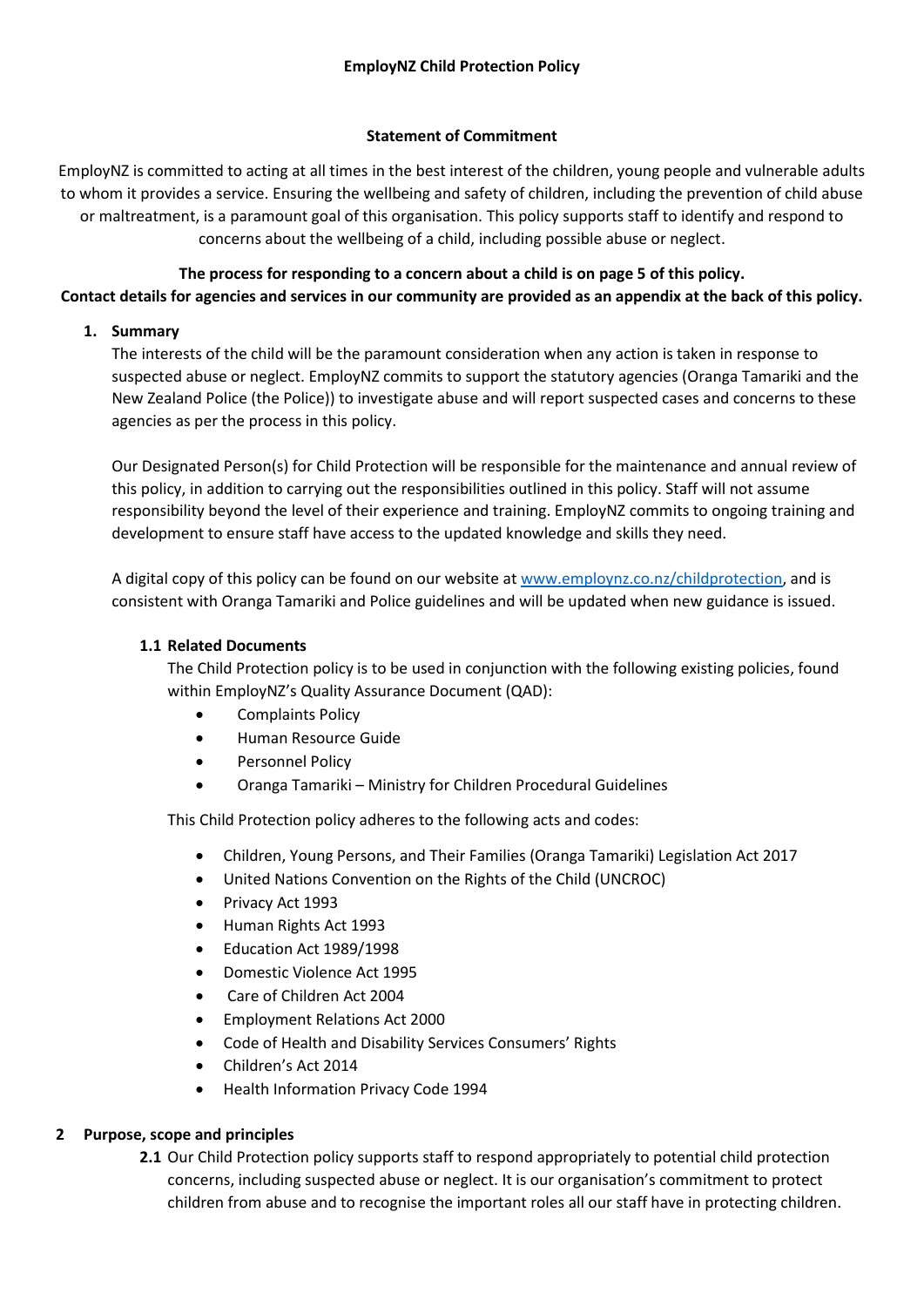- **2.2** This policy provides a broad framework and expectations to protect children, including (but not limited to) staff behaviours in response to actual or suspected child abuse and neglect. It applies to all staff of EmployNZ, including volunteers, part-time or temporary roles and contractors. It is intended to protect all children that staff may encounter, including siblings, the children of adults accessing services and any other children encountered by staff in their role.
- **2.3** This policy applies to vulnerable adults
- **2.4** In addition to guiding staff to make referrals of suspected child abuse and neglect to the statutory agencies this policy will also help our staff to identify and respond to the needs of the many vulnerable children whose wellbeing is of concern.
- **2.5** We recognise that in some cases, the involvement of statutory agencies may be inappropriate. Throughout New Zealand statutory and non- statutory agencies provide a network of mutually supportive services, and EmployNZ recognises the importance of working with these to respond to the needs of vulnerable children and families/whānau in a manner proportionate to the level of need and risk.
- **2.6** To ensure that EmployNZ demonstrates continual improvement in child protection practice, we will work to maintain a good working relationship with child protection agencies and support our staff to protect children from abuse by consulting with experts with specialist knowledge and providing the necessary training options. We also commit to explore opportunities to work with other providers, including from other sectors, to develop a network of child protection practice in our community.

# **3 Definitions**

- **3.1 Child:** the law recognises a person under 18 years as a child, however we broaden this definition to include people aged up to 25 years in some cases, depending on their level of development, need, risk and ability
- **3.2 Child Abuse:** the harming (whether physically, emotionally, sexually), ill-treatment, abuse, neglect, or deprivation of any child or young person
- **3.3 Child Protection:** activities carried out to ensure that children are safe in cases where there is suspected abuse or neglect or the risk of abuse or neglect
- **3.4 Core Worker:** Core children's workers are employed by the state sector or government-funded organisations to provide regulated services
- **3.5 Designated Person for Child Protection (DP):** The manager(s) responsible for providing advice and support to staff where they have a concern about an individual child, or who want advice about the Child Protection policy
- **3.6 Disclosure:** information given to a staff member by a child, parent of caregiver or a third party in relation to abuse or neglect
- **3.7 Executive Team:** A group of mangers representing all facets of the organisation
- **3.8 Emotional Abuse:** The persistent emotional ill treatment of a child such as to cause severe and persistent adverse effect on the child's emotional development. This can include a pattern of rejecting, degrading, ignoring, isolating, corrupting, exploiting or terrorising a child. It may also include age or developmentally inappropriate expectations being imposed on children. It also includes the seeing or hearing the ill treatment of others.
- **3.9 Intimate Partner Violence (IPV):** Domestic violence by a current or former spouse or partner in an intimate relationship against the other spouse or partner. IPV can take several forms, including physical, verbal, emotional and sexual abuse.
- **3.10 Manager:** An individual responsible for the management and supervision of other staff
- **3.11 Managing Director:** The person who holds ultimate responsibility for the daily operations of EmployNZ, and its strategic direction
- **3.12 Neglect:** Neglect is the persistent failure to meet a child's basic physical and/or psychological needs, causing long term serious harm to the child's heath or development. It may also include neglect of a child's basic or emotional needs.
- **3.13 New Zealand Police ('the Police'):** The agency responsible for responding to situations where a child is in immediate danger and for working with Oranga Tamariki in child protection work, including investigating cases of abuse or neglect where an offence may have occurred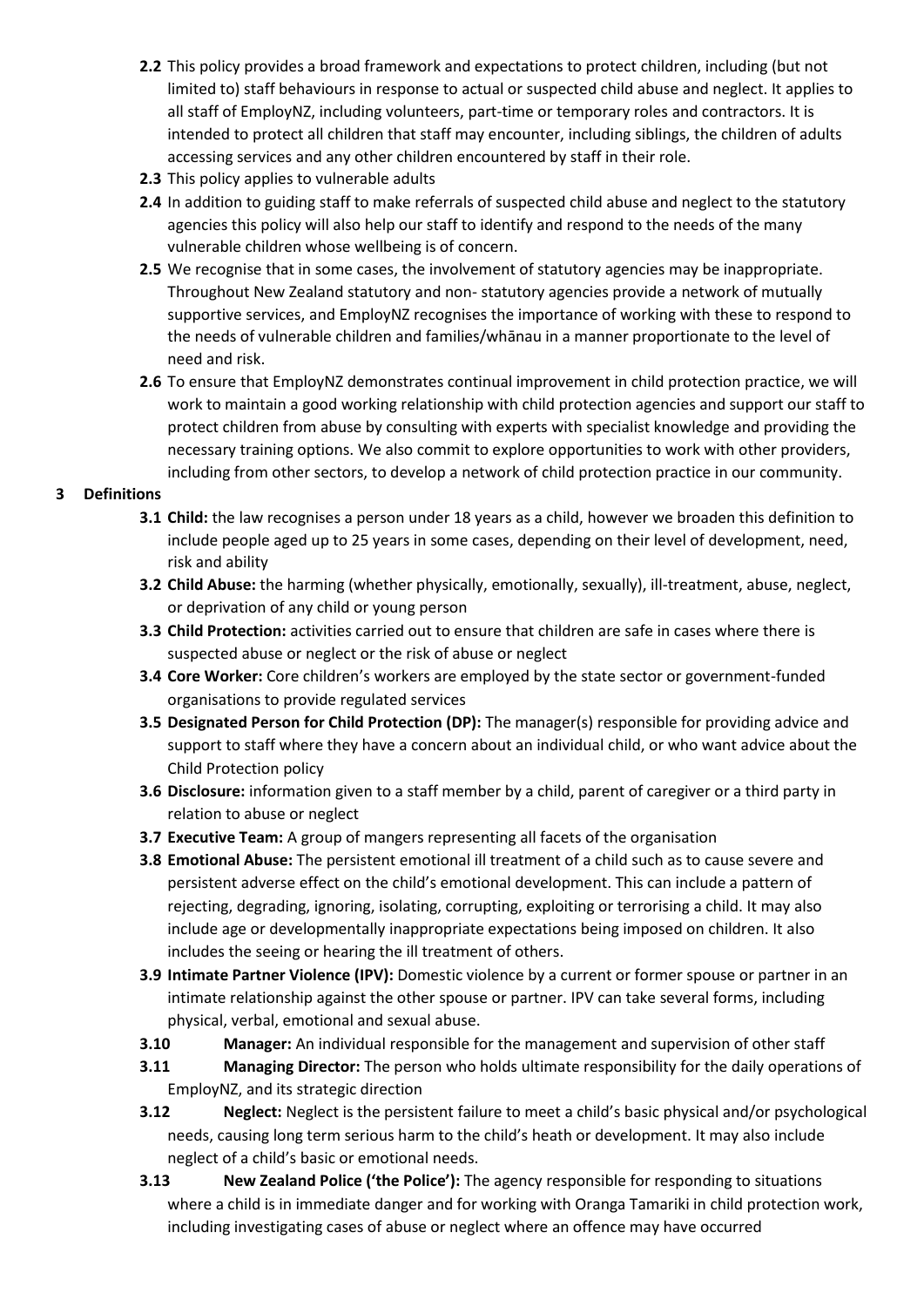- **3.14 Oranga Tamariki:** The agency responsible for investigating and responding to suspected abuse and neglect and for providing a statutory response to children found to be in need of care and protection
- **3.15 Physical Abuse:** A non-accidental act on a child that results in physical harm. This includes, but is not limited to, beating, hitting, shaking, burning, drowning, suffocating, biting, poisoning or otherwise causing physical harm to a child. Physical abuse also involves the fabrication or inducing of illness.
- **3.16 Sexual Abuse:** Forcing or enticing a child or young person to take part in sexual activities (penetrative and non-penetrative, for example, rape, kissing, touching, masturbation) as well as noncontact acts such as involving children in the looking at or production of sexual images, sexual activities and sexual behaviours. Staff should be aware of their 'duty of care' which precludes developing a sexual relationship with or grooming of a child. A sexual relationship between an adult and a child will always be wrong, unequal and unacceptable.
- **3.17 Staff:** Those who are employed directly by EmployNZ
- **3.18 Training:** Activities focused on acquiring and improving specific competencies to improve performance in current jobs and positions in line with the goals and targets of EmployNZ
- **3.19 Whānau:** Family
- **3.20 Vulnerable Adult:** An adult (aged 18 years or over) who is unable, by reason of detention, age, sickness, cognitive impairment or any other cause, to withdraw himself or herself from the care of another person.
- **3.21 Young person/Young people:** a person generally from 14-17 years of age, not legally an adult and therefore still considered by the law to be a child

# 4 **Responsibilities**

The Designated Person(s) for Child Protection (DP) are the champions for child protection practices at EmployNZ and a source of advice and expertise for staff, whānau and young people seeking assistance. The role will be assigned to manager(s) who are knowledgeable on child protection issues, and will be the primary point of contact for escalating any concerns about a child, including abuse or neglect. The DP are responsible for:

- Ensuring the procedure for reporting child abuse is effective and timely
- Consulting with Oranga Tamariki to clarify if a notification of concern should take place
- Reporting suspected child abuse to Oranga Tamariki or the Police
- Maintaining effective working relationships and contact with relevant external organisations to ensure EmployNZ can seek help easily and appropriately
- In the event an allegation is made against a member of staff, the DP must immediately ensure the suspected individual does not have contact with the child making the allegation
- Ensuring a minimum of two staff members including themselves have completed a Child Protection Studies Programme, or similar.
- Maintenance of a secure register of Child Protection records

# 5 **Training**

We are committed to maintaining and increasing staff awareness of how to prevent, recognise and respond to abuse through appropriate training. As part of their induction, new staff are required to review and understand the policy on child protection.

# **6 Identifying child abuse and neglect**

Our approach to identifying abuse or neglect is guided by the following principles:

- We understand that every situation is different and it's important to consider all available information about the child and their environment before reaching conclusions. For example, behavioural concerns may be the result of life events, such as divorce, accidental injury, the arrival of a new sibling etc.
- We understand when we are concerned a child is showing signs of potential abuse or neglect we should talk to a DP or the Managing Director – we shouldn't act alone.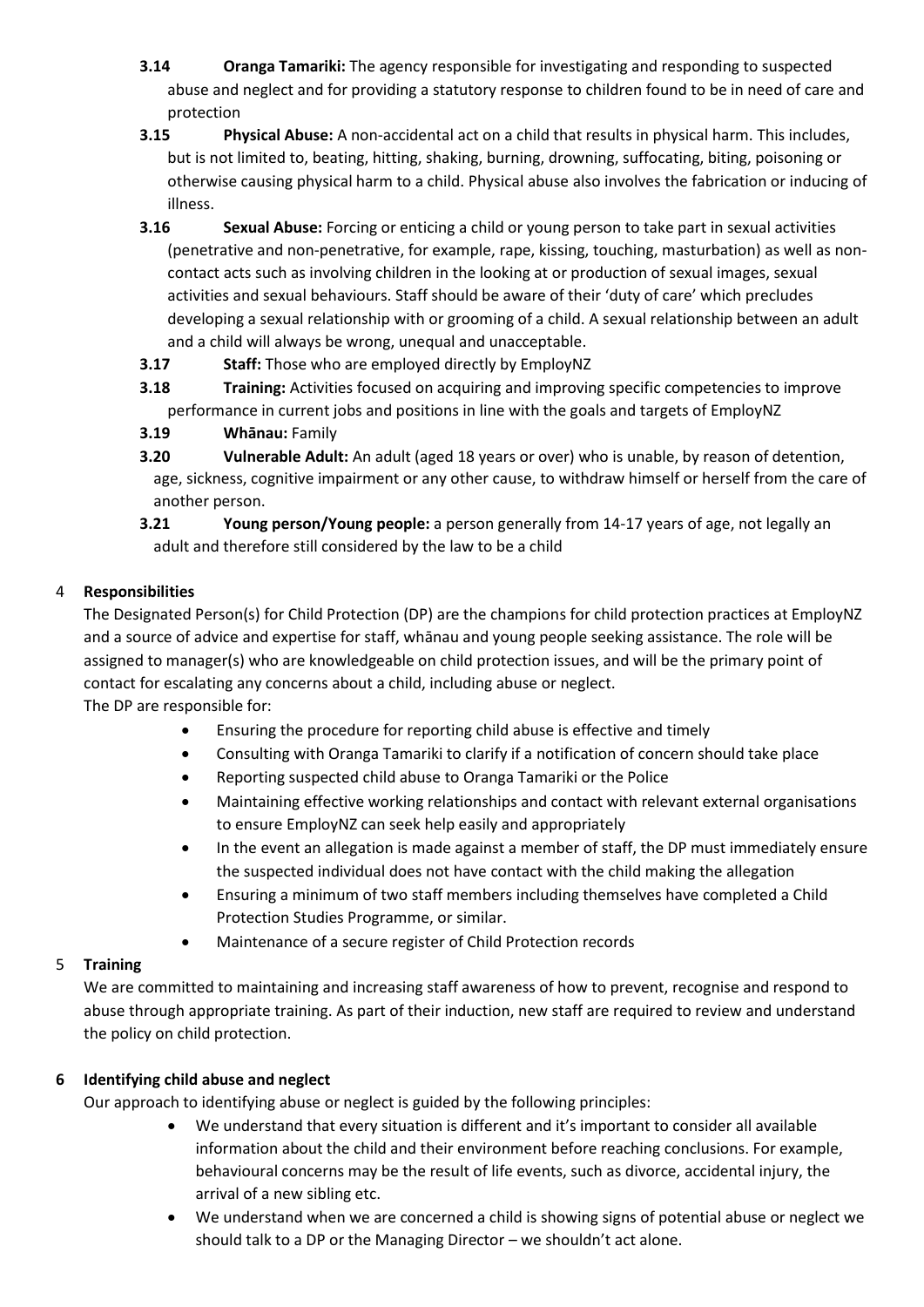- While there are different definitions of abuse, the important thing is for us to consider overall wellbeing and the risk of harm to the child. It is not so important to be able to categorise the type of abuse or neglect.
- It is normal for us to feel uncertain, however, the important thing is that we should be able to recognise when something is wrong, especially if we notice a pattern forming or several signs that make us concerned.
- Exposing a child to intimate partner violence (IPV) is a form of child abuse, and there is a high rate of co-occurrence between IPV and the physical abuse of children.
- EmployNZ will always act on the recommendations of statutory agencies. We will only inform families/whānau about suspected or actual abuse after we have discussed this with these agencies.
- When we respond to suspected child abuse or any concerning behaviour we will write down our observations, impressions and communications. This will be kept in a confidential register kept separate from our other records and access will be strictly controlled by the DP.
- Staff involved in cases of suspected child abuse are entitled to have support. We will maintain knowledge of such individuals, agencies and organisations in the community that provide support.

# 7 **Confidentiality and Information Sharing**

- **7.1** We will seek advice from Oranga Tamariki and/or the Police before identifying information about an allegation is shared with anyone, other than a DP or the Managing Director.
- **7.2** Staff should understand their obligations under the Privacy Act and Health Information Privacy Code, namely:
	- The need to collect information directly from the individual concerned and when doing so to be transparent about: the purposes for collecting the information and how it will be used; who can see the information; where it is held; what is compulsory/voluntary information; and that people have a right to request access to and correction of their information
	- Staff may, however, disclose information under the Privacy Act/Health Information Privacy Code where there is good reason to do so – such as where there is a serious risk to individual health and safety.
- **7.3** Under sections 15 and 16 of the Children, Young Persons, and Their Families (Oranga Tamariki) Legislation Act 2017 any person who believes that a child has been or is likely to be, harmed physically, emotionally or sexually or ill-treated, abused, neglected or deprived may report the matter to Oranga Tamariki or the Police and provided the report is made in good faith, no civil, criminal or disciplinary proceedings may be brought against them.

# **8 Review**

The Child Protection Policy will be reviewed annually

# **9 Child Safe Practice Guidelines**

- **9.1** Staff should avoid situations where they are alone with children and young people, unless they are a Core Worker, or an emergency requires it. Wherever possible an open-door policy for all spaces should be used (excluding toilets). Staff should be aware of where children are at all times
- **9.2** Visitors should be monitored at all times by staff and volunteers and outside instructors should be monitored by staff.
- **9.3** Where a child or young person requires assistance, e.g., if they are intellectually or physically disabled, if possible, involve the parents/caregivers and outside agencies (in education such as the Ministry of Education's Special Education group) to assist. If this assistance is not available, ensure that the staff members are aware of the appropriate procedures when giving assistance.
- **9.4** Staff should avoid being alone when transporting a child or young person, unless an emergency requires it.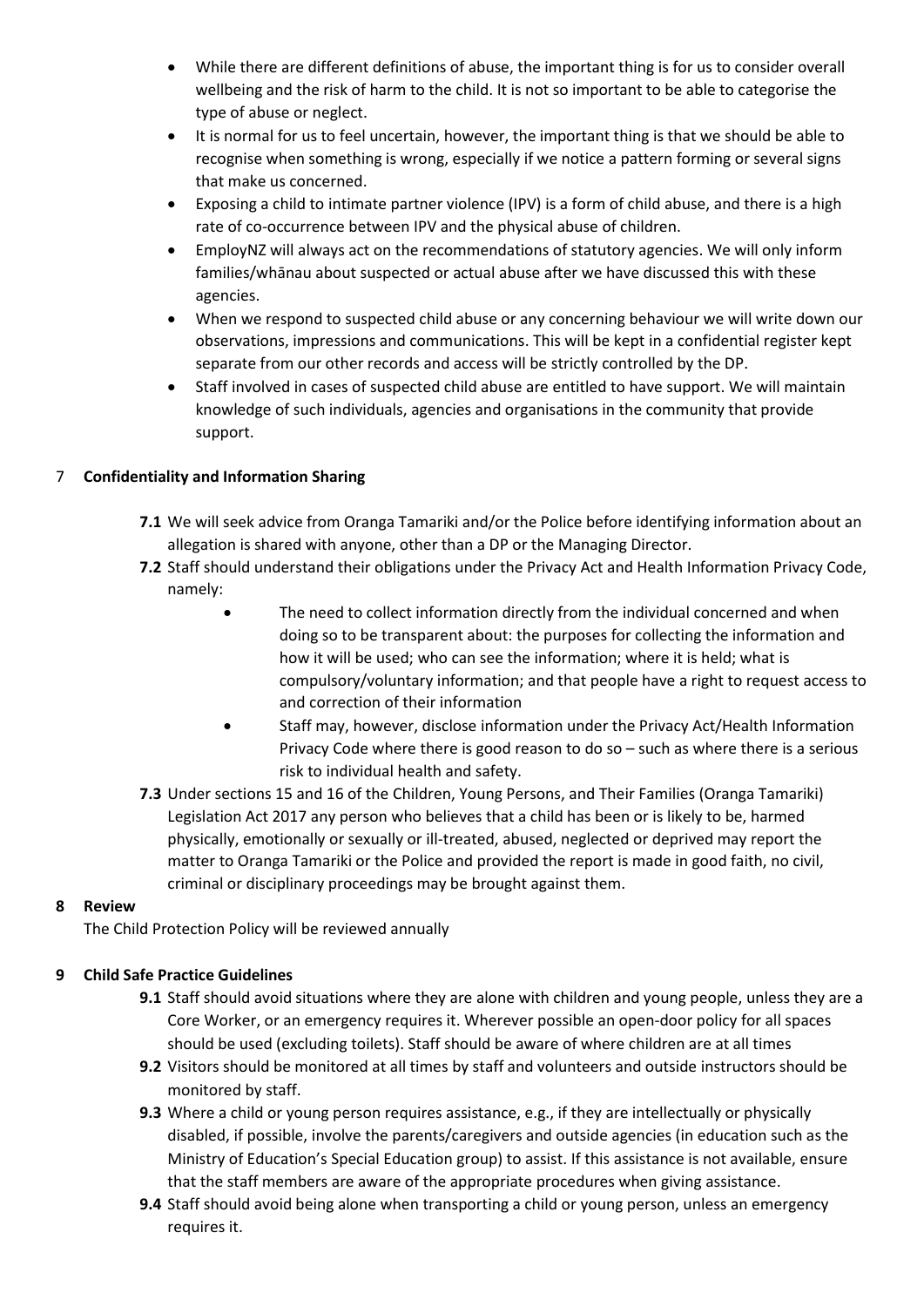### **10 Child Protection Process**

Disclosure of abuse or neglect is made

#### **Respond**

-Reassure the person who has provided the information

-Let the child know they aren't in trouble, and have done the right thing

-Explain what you are going to do next (record information, consult with DP)

### **Respond**

-If the child is visibly distressed provide appropriate reassurance and re-engage in appropriate activities under supervision until they are able to participate in ordinary activities

-**If the child is in immediate danger, call the Police on 111 and remain with them until Police arrive**

### **Record**

-As soon as possible record the disclosure -Word for word, what the child said -Date, time, location and names of staff that

may be relevant -Factual concerns or observations that have

led to the suspicion of abuse or neglect

#### **Record**

-any other information that may be relevant -Records of Child Protection processes must be kept securely and seperately from other paperwork

### **Consult**

-Discuss with a DP, or the Managing Director -Provide them with what you have recorded

#### **Report**

-The DP will notify Oranga Tamariki promptly if there is a belief that a child has been, or is likely to be, abused or neglected.

-the DP will add to the recording what actions have been taken by EmployNZ

-If concerns are diminshed, continue to monitor closely, in consultation with a DP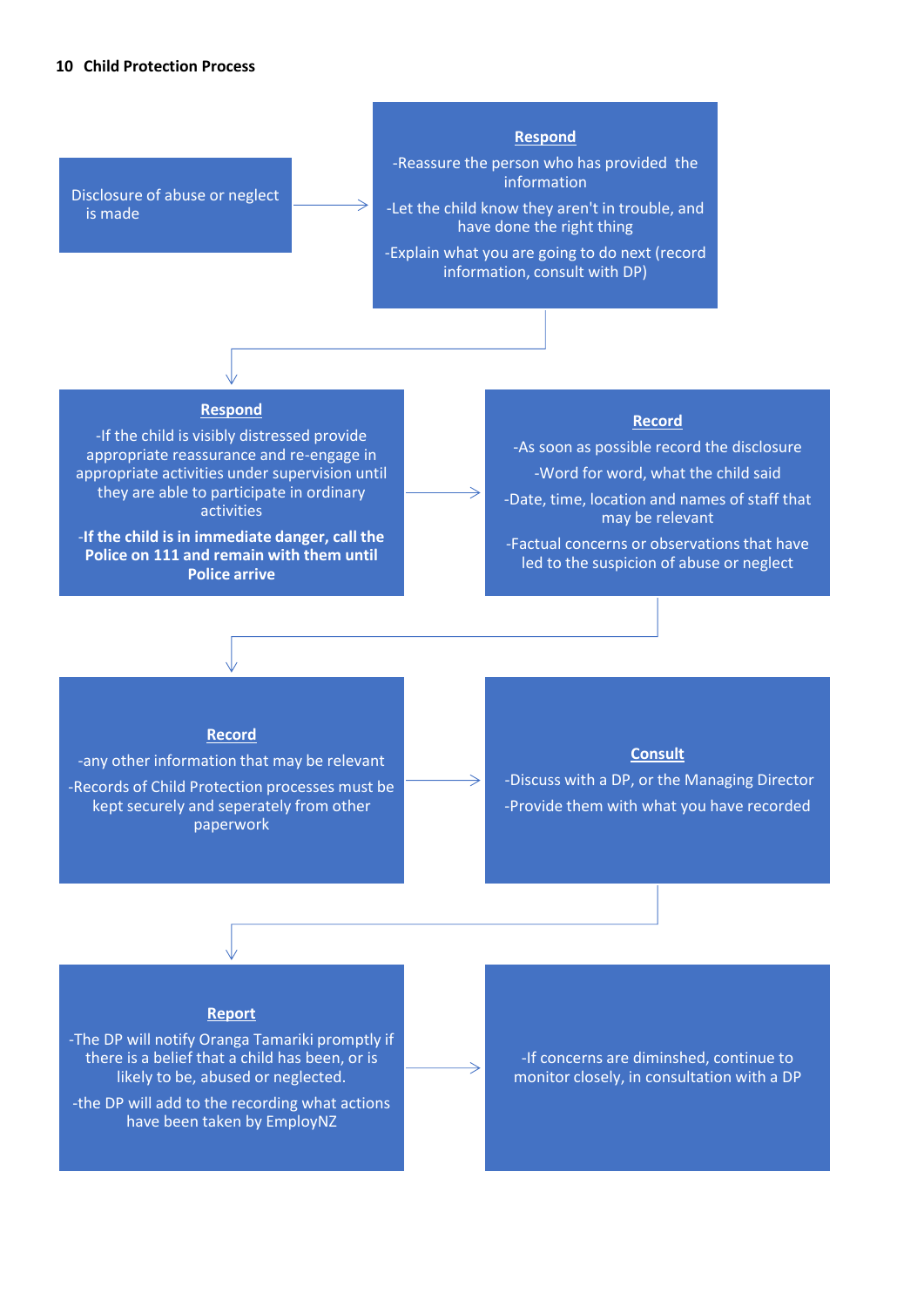## **10. When an allegation is made against a member of staff**

- 10.1 All matters involving allegations against staff need to be escalated to the management team.
- 10.2 To ensure the child is kept safe, management may take steps to remove the staff member against whom an allegation has been made from the environment, subject to the requirements of the applicable individual or collective employment contract and relevant employment law.
- 10.3 We commit not to use 'settlement agreements', where these are contrary to a culture of child protection. Some settlement agreements allow a member of staff to agree to resign provided that no disciplinary action is taken, and a future reference is agreed. Where the conduct at issue concerned the safety or wellbeing of a child, use of such agreements is contrary to a culture of child protection.

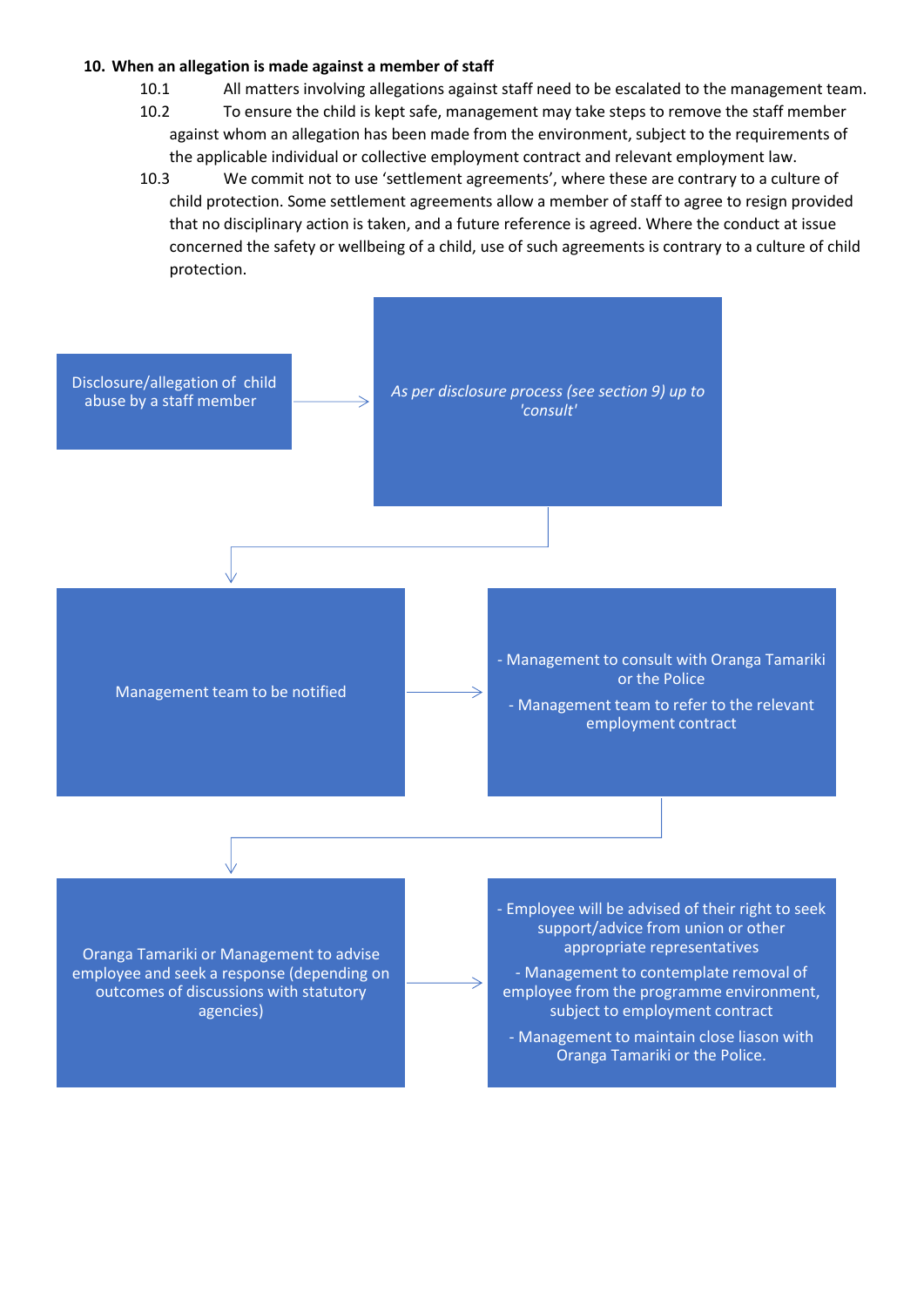## **11 When an allegation is made against another child**

- **11.1** When dealing with a situation of one child behaving inappropriately towards another, a decision needs to be made about whether the problem behaviour constitutes bullying or a child protection concern. This decision must be reached by the DP in consultation with statutory agencies where needed.
- **11.2** If the behaviour is deemed an example of bullying it must be dealt with under the antibullying policy and procedure. If the behaviour could be described as child abuse and has led to the victim suffering significant harm, then it must be dealt with under Child Protection procedures. The following table can be used to help inform this decision:

| <b>Bullying</b>                                                                                                                                                                                                                                                                                                                                                                                                                                         | <b>Child Protection concerns</b>                                                                                                                                                                                                                                                                                                                                                                  |
|---------------------------------------------------------------------------------------------------------------------------------------------------------------------------------------------------------------------------------------------------------------------------------------------------------------------------------------------------------------------------------------------------------------------------------------------------------|---------------------------------------------------------------------------------------------------------------------------------------------------------------------------------------------------------------------------------------------------------------------------------------------------------------------------------------------------------------------------------------------------|
| The difference in power between the children is<br>relatively small                                                                                                                                                                                                                                                                                                                                                                                     | The difference in power between the children<br>is significant e.g. there is an age difference of<br>more than two years, there is a significant<br>difference in terms of size or ability, the<br>abuser holds a position of power (such as<br>being a helper, volunteer) or the victim is<br>significantly more vulnerable than the other<br>child or young person.                             |
| The bullying behaviour may be from a number of<br>children acting in a group rather than from one<br>child acting alone                                                                                                                                                                                                                                                                                                                                 | The behaviour is violent, and may involve<br>sexual assault or physical assault                                                                                                                                                                                                                                                                                                                   |
| It may also be directed towards a group of other<br>children rather than an individual child                                                                                                                                                                                                                                                                                                                                                            | The child who is the victim of the behaviour<br>may have suffered significant harm                                                                                                                                                                                                                                                                                                                |
| The behaviour involves teasing or making fun of<br>someone, excluding a child from games and<br>conversations, pressuring other children not to<br>be friends with someone, spreading hurtful<br>rumours or circulating inappropriate<br>photographs/images/drawings, cyberbullying,<br>shouting at or verbally abusing someone, stealing<br>someone's possessions, making threats,<br>harassment on the basis of race, gender,<br>sexuality or ability | The behaviour, if sexual, is not part of normal<br>experimentation that takes place between<br>children and young people. Indicators of<br>abusive sexual behaviour include:<br>-there is a significant difference in age,<br>dominance or understanding between the<br>children<br>-the behaviour was accompanied by the use<br>of threats or bribes<br>-the behaviour was carried out in secret |
| The behaviour has not previously been a concern<br>and the bully/bullies may have been responding<br>to group pressure                                                                                                                                                                                                                                                                                                                                  | The behaviour is not a one-off incident and is<br>part of a pattern of concerning behaviour                                                                                                                                                                                                                                                                                                       |
| The behaviour is perceived as bullying by the<br>victim                                                                                                                                                                                                                                                                                                                                                                                                 |                                                                                                                                                                                                                                                                                                                                                                                                   |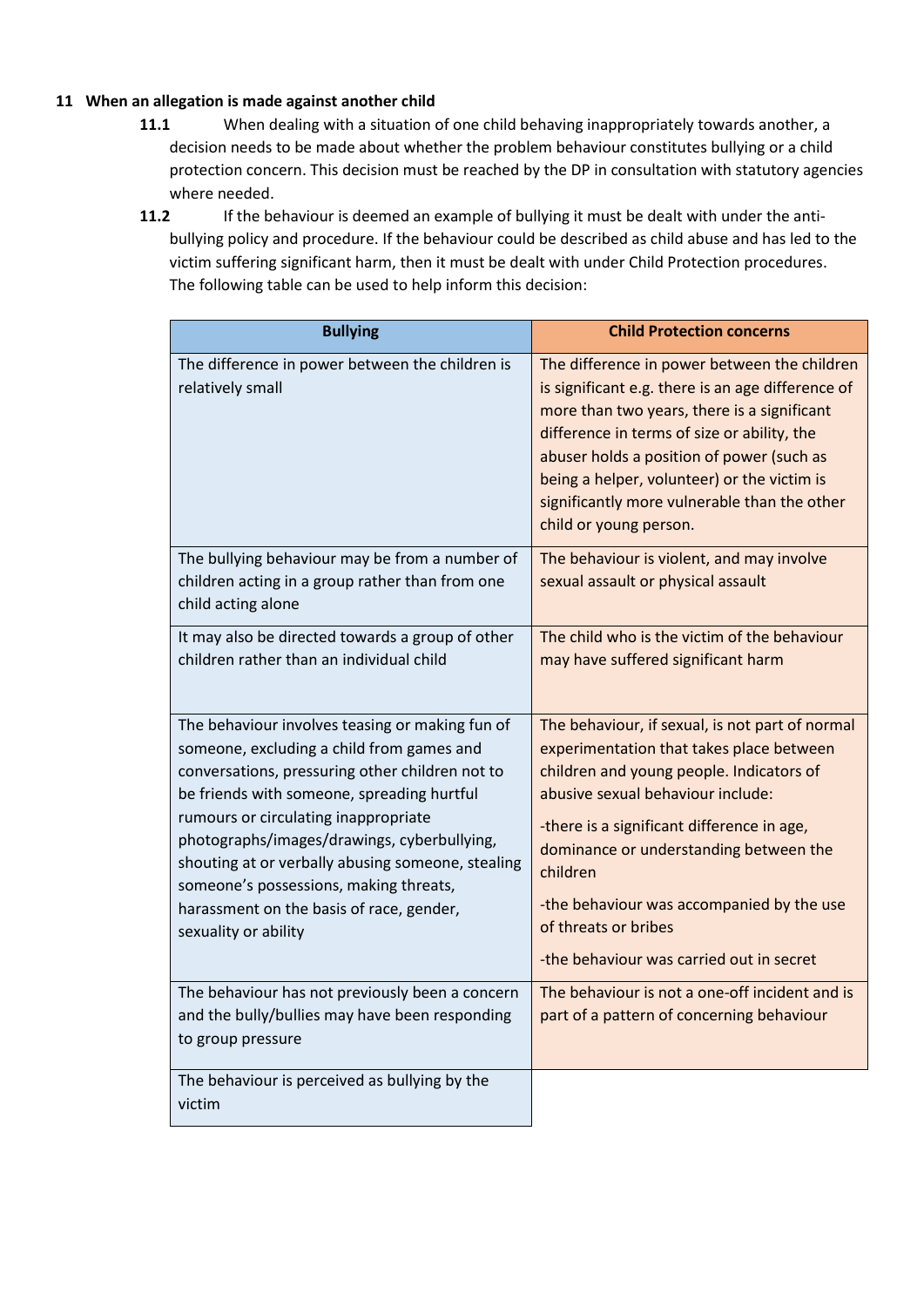Disclosure/allegation of child abuse by another child

*As per disclosure process (see section 9) up to 'consult'*

 $\Rightarrow$ 

-DP to consult with statutory agencies as needed for advice, particularly regarding the informing of whānau of both children

## **Report**

-The DP will notify Oranga Tamariki promptly if there is a belief that a child has been, or is likely to be, abused or neglected.

-the DP will add to the recording what actions have been taken by EmployNZ

-If concerns are diminshed, continue to monitor closely, in consultation with a DP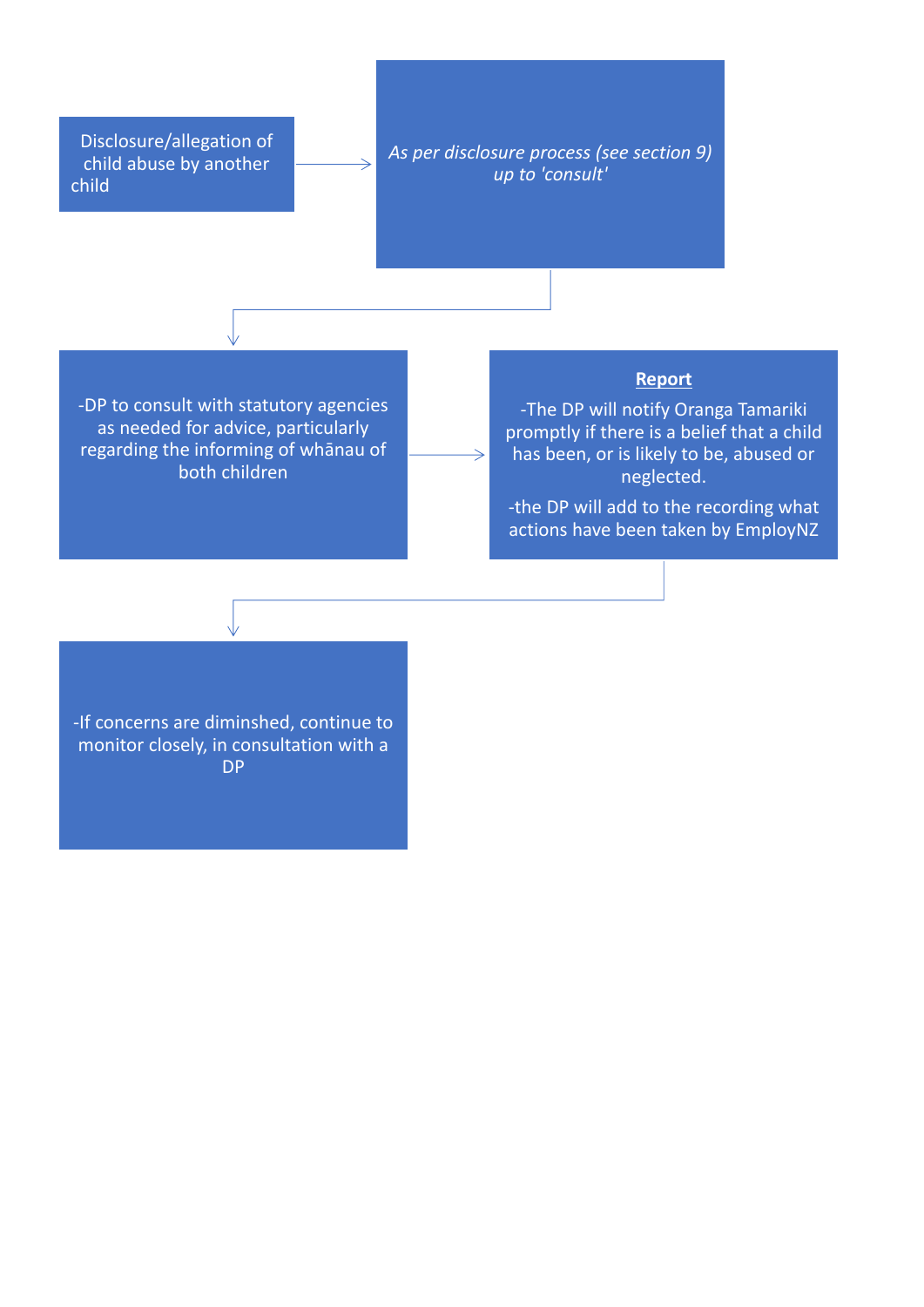| <b>EmployNZ directory of child protection support agencies</b> |                                   |                                  |
|----------------------------------------------------------------|-----------------------------------|----------------------------------|
| For more information on other local social services visit:     |                                   |                                  |
|                                                                | www.familyservices.govt.nz        |                                  |
| <b>Name</b>                                                    | <b>Services</b>                   | <b>Contact</b>                   |
| Oranga Tamariki                                                | Statutory child protection        | 0508 FAMILY (326 459)            |
|                                                                | agency                            | 218 Anglesea Street              |
|                                                                | Reports of Concern                | Hamilton 3204                    |
|                                                                | Partnered responses               |                                  |
|                                                                | Children's teams                  |                                  |
|                                                                | Family group conferences (FGCs)   |                                  |
|                                                                | Programmes                        |                                  |
|                                                                | Social work services              |                                  |
|                                                                | Family court                      |                                  |
| NZ Police - Tauranga                                           | Immediate safety concerns         | 111                              |
| Central                                                        | Criminal activity                 | 0800 55 51 11                    |
|                                                                | Enforcing protection orders       | 07 858 6200                      |
|                                                                |                                   | 12 Anzac Parade<br>Hamilton 3204 |
| Safe To Talk                                                   |                                   | 0800 044 334                     |
|                                                                | 24/7 sexual harm helpline         | Text 4334                        |
| <b>Family Violence</b>                                         | Self-help information             | 0800 456 450                     |
| <b>Information Line</b>                                        | Connection with services          |                                  |
|                                                                | 7 days, 9am-11pm                  |                                  |
| Shakti: Ethnic Women's                                         | 24 Crisis line                    | 0800 SHAKTI                      |
| Support Group                                                  | <b>Social Services</b>            |                                  |
|                                                                | Advocacy                          |                                  |
|                                                                | Counselling                       |                                  |
|                                                                | accomodation                      |                                  |
| <b>Barnados</b>                                                | Parenting programmes              | 0800 BARNADOS (227 627)          |
|                                                                | Support workers                   |                                  |
|                                                                | Social Workers in Schools         |                                  |
|                                                                | <b>Strengthening Families</b>     |                                  |
| Tautoko Mai(formerly BOP                                       | Crisis support relating to sexual | 0800 227 233                     |
| Sexual Assault Support                                         | harm                              | support@tautokomai.co.nz         |
| Services)                                                      | Medical support                   |                                  |
|                                                                | Advocacy                          |                                  |
| Hey Bro Helpline                                               | 24/7 helpline for men who feel    | 0800 439 276                     |
|                                                                | they're going to harm a loved     |                                  |
|                                                                | one                               |                                  |
| <b>AUCKLAND</b>                                                |                                   |                                  |
| Anglican Trust for Women                                       | Social services                   | 09 276 3729                      |
| and Children                                                   | Programmes                        | 10 Beatty Street                 |
|                                                                |                                   | Otahuhu                          |
|                                                                |                                   | Auckland 1062                    |
|                                                                |                                   | http://www.atwc.org.nz           |
| losis                                                          | <b>FVSS</b>                       | 09 269 0050                      |
|                                                                | Social services                   | 112C Russell Road                |
|                                                                | Kids Feeling Safe                 | Manurewa                         |
|                                                                | Counselling                       | Manukau City                     |
| FamilyWorks Northern                                           | Parenting programmes              | 09 520 8600                      |
|                                                                | Counselling                       | 111 Great South Road             |
|                                                                | Social work services              | Epsom<br>Auckland 1051           |
|                                                                | <b>Financial mentoring</b>        | https://www.familyworksnorther   |
|                                                                |                                   |                                  |
|                                                                |                                   | n.org.nz                         |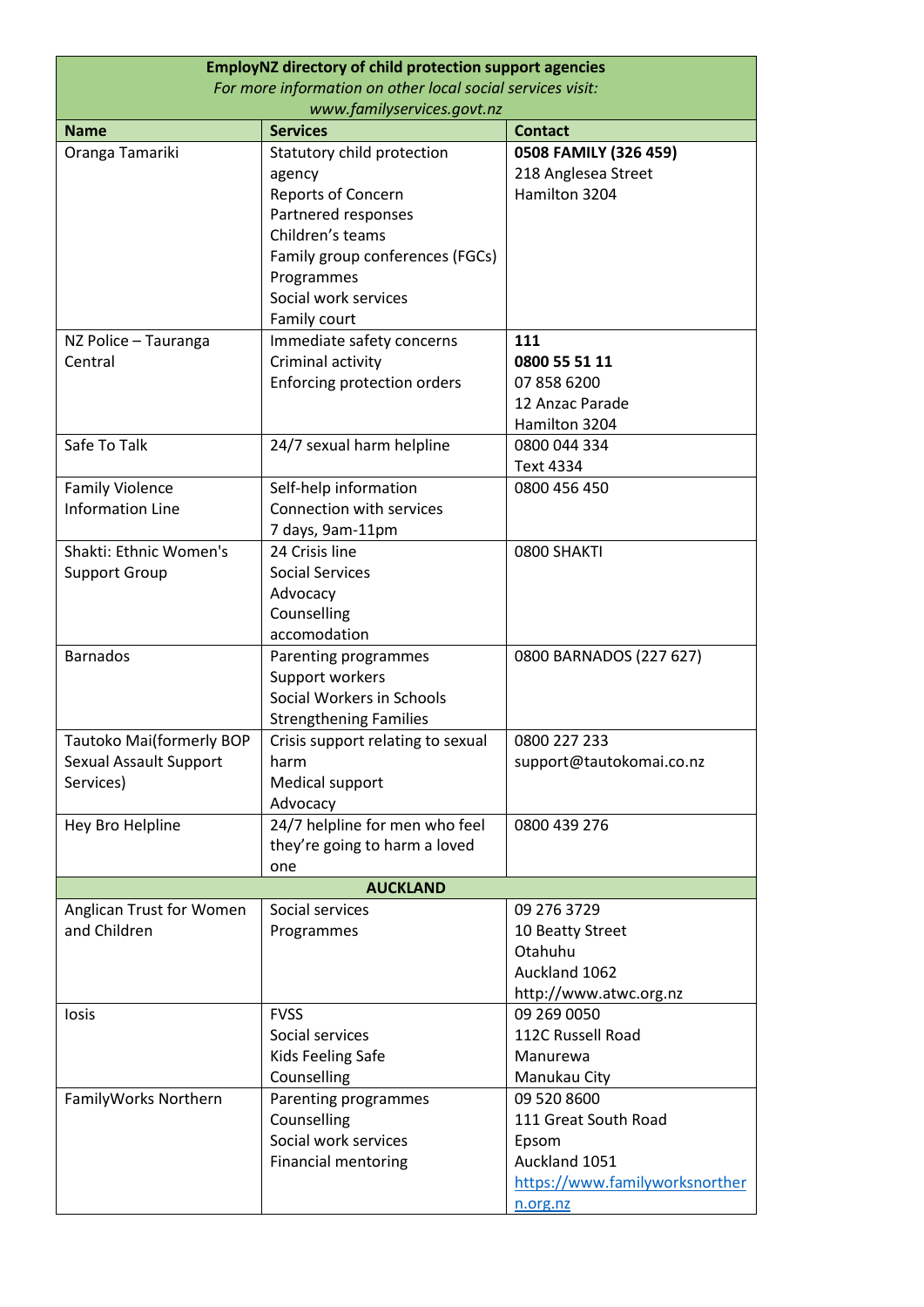| <b>Great Potentials</b>          | Health and education services    | 09 974 2600                     |
|----------------------------------|----------------------------------|---------------------------------|
| Foundation                       | Parent support                   | Level 6 Building 5              |
|                                  |                                  | 666 Great South Road            |
|                                  |                                  | Penrose                         |
|                                  |                                  | Auckland 1061                   |
|                                  |                                  | http://www.greatpotentials.org. |
|                                  |                                  | nz                              |
| <b>Glen Innes Family Centre</b>  | Social services                  | 09 570 6250                     |
|                                  | Domestic violence programmes     | 122 Elstree Avenue              |
|                                  | Parenting programmes             | Glen Innes                      |
|                                  |                                  | Auckland 1743                   |
| <b>Abuse Prevention Services</b> | Family violence support services | 09 427 4317 (women and          |
| Inc                              | Counselling                      | children)                       |
|                                  | Programmes                       | 09 425 8130 (men and admin)     |
|                                  |                                  | wcpc@abuseprevention.org.nz     |
| Fonua Ola                        | Social services                  | 09 828 4307                     |
|                                  | Counselling                      | 8 Hendon Avenue                 |
|                                  | Youth programmes                 | Mt Albert                       |
|                                  | Family violence intervention     | Auckland                        |
| <b>Auckland Women's Centre</b>   | Support and empowerment for      | 09 376 3227                     |
|                                  | women                            | Unit 6                          |
|                                  |                                  | 4 Warnock Street                |
|                                  |                                  |                                 |
|                                  |                                  | Grey Lynn                       |
|                                  |                                  | Auckland 1021                   |
|                                  |                                  | http://www.awc.org.nz           |
| <b>Franklin Family Support</b>   | Child witnesses of family        | 09 238 6233                     |
| Centre                           | violence                         | 82 Manukau Road                 |
|                                  | Counsulling                      | Pukekohe                        |
|                                  | Family violence support services | Auckland                        |
|                                  | Parenting programmes             |                                 |
|                                  | Social services                  |                                 |
| Auckland Women's Refuge          | 24 hour advocacy                 | 0800 REFUGE                     |
|                                  | Education                        | info@awrefuge.org.nz            |
|                                  | Support                          |                                 |
|                                  | Safe accommodation to women      |                                 |
|                                  | and children affected by         |                                 |
|                                  | violence                         |                                 |
| <b>CARE Waitakere Trust</b>      | Family support services          | 09 834 6480                     |
|                                  | Counselling                      | 64 Waipani Road                 |
|                                  |                                  | Te Atatu Peninsula              |
|                                  |                                  | Auckland 0610                   |
|                                  |                                  | http://www.carewaitakere.org.n  |
|                                  |                                  | z                               |
| <b>Counselling Services</b>      | Counselling                      | 09 277 9324                     |
| Centre                           | Sexual abuse support             | 22 Alexander Avenue             |
|                                  |                                  | Papatoetoe                      |
|                                  |                                  | Manukau City 2025               |
|                                  |                                  | http://www.cscnz.org.nz         |
| Family Action (Whanau            | Counselling                      | 09 836 1987                     |
| Toa)                             | Programmes                       | 13 Edsel Street                 |
|                                  | Outreach & refuge for women,     | Henderson                       |
|                                  | youth and children who have      | Auckland                        |
|                                  | experienced family or sexual     | http://www.familyaction.org.nz/ |
|                                  | violence, abuse or trauma        |                                 |
|                                  | <b>HAMILTON</b>                  |                                 |
| <b>Child Matters</b>             | <b>Information and Resources</b> | 07 838 3370                     |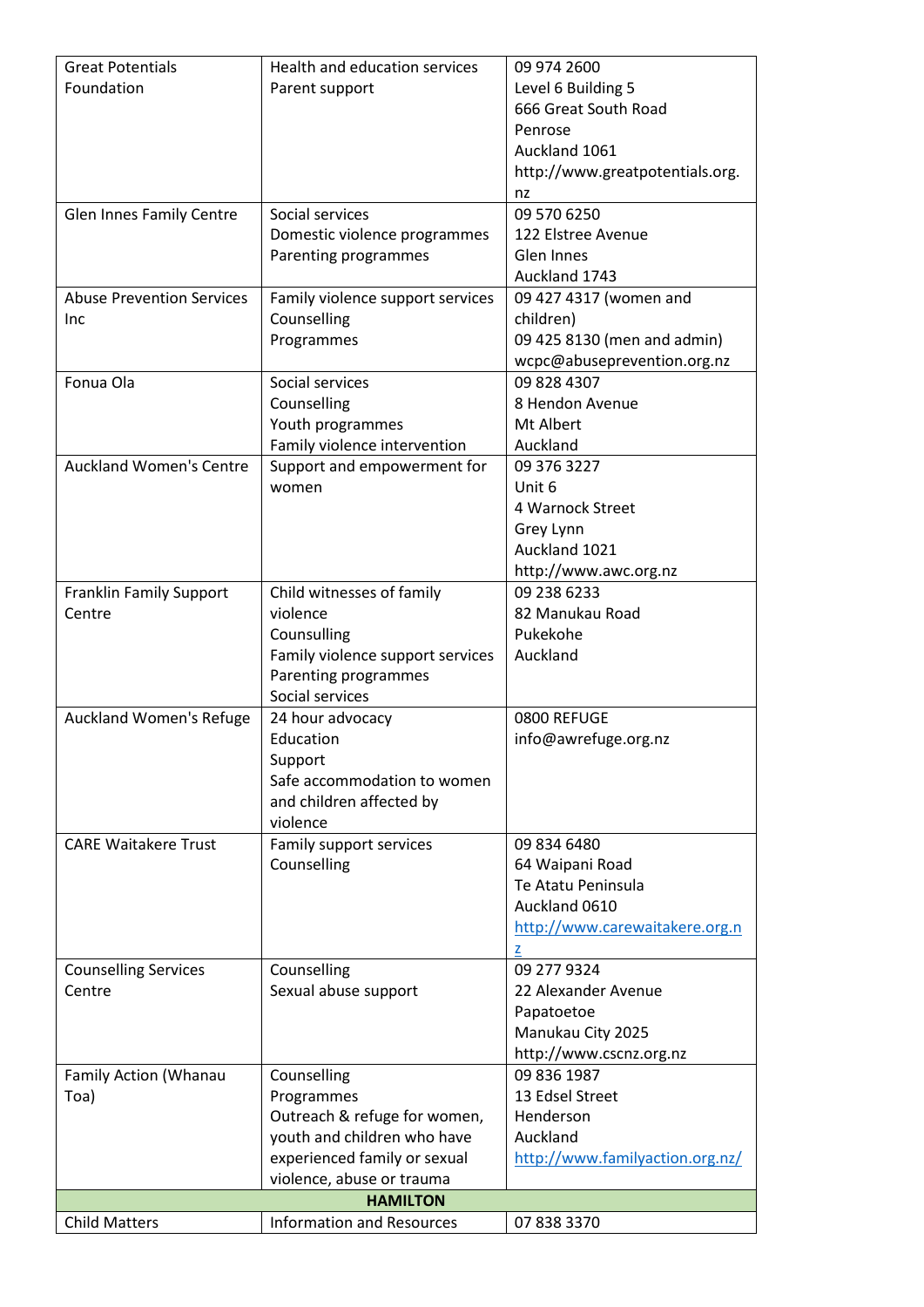|                              |                                  | 480 Anglesea St                 |
|------------------------------|----------------------------------|---------------------------------|
|                              |                                  | Hamilton 3204                   |
|                              |                                  | www.childmatters.org.nz         |
| Waikato Women's Refuge       | 24hr Crisis Line                 | 0800 REFUGE                     |
| -Te Whakaruruhau             | Family violence and sexual harm  | admin@taurangawomensrefuge.     |
|                              | support services                 | co.nz                           |
|                              | Accomodation                     |                                 |
| Te Runanga O Kirikiriroa     | <b>FVSS</b>                      | 07 846 1042                     |
|                              | Social services                  | 59 Higgins Road                 |
|                              | Youth services                   | Frankton                        |
|                              |                                  | Hamilton 3204                   |
|                              |                                  | http://www.terunanga.org.nz     |
|                              |                                  |                                 |
| <b>Male Support Services</b> | Social services for male victims | 0800 677 289                    |
| Waikato                      | of abuse                         | 113c Ruakura Lane               |
|                              | Sexual harm support services     | Ruakura                         |
|                              |                                  | Hamilton 3251                   |
|                              |                                  | http://www.waikatosurvivors.org |
|                              |                                  | .nz                             |
| Parentline Charitable Trust  | Child advocacy                   | 07 839 4536                     |
|                              | Child counselling                | 48 Palmerston Street            |
|                              | <b>FVSS</b>                      | <b>Hamilton Central</b>         |
|                              | Parent and family counselling    | Hamilton                        |
|                              | Social services                  | http://www.parentline.org.nz    |
|                              |                                  |                                 |
| <b>Hamilton Abuse</b>        | <b>FVSS</b>                      | 07 834 3148                     |
| <b>Intervention Project</b>  | Programmes                       | <b>Thornton Court</b>           |
|                              |                                  | 135 London Street               |
|                              |                                  | Hamilton 3204                   |
| Rape & Sexual Abuse          | Sexual harm support services     | 0800 839 4433                   |
| Healing Centre Inc           |                                  | coordinator@rasahc.co.nz        |
|                              |                                  |                                 |
| K'aute Pasifika Trust        | Social services for Pasifika     | 07 834 1482                     |
|                              | Programmes                       | Level 1                         |
|                              |                                  | 960 Victoria Street             |
|                              |                                  | Hamilton                        |
| Shakti: Ethnic Women's       | 24 Crisis line                   | 0800 SHAKTI                     |
| <b>Support Group</b>         | <b>Social Services</b>           |                                 |
|                              | Advocacy                         |                                 |
|                              | Counselling                      |                                 |
|                              | accomodation                     |                                 |
| <b>TAUPO &amp; TŪRANGI</b>   |                                  |                                 |
| FamilyWorks                  | Parenting programmes             | 07 378 6480                     |
|                              | Counselling                      | <b>Tauhara Wing</b>             |
|                              | Social work services             | <b>Waiora House</b>             |
|                              | <b>Financial mentoring</b>       | 129 Spa Road                    |
|                              |                                  | <b>Taupō 3330</b>               |
|                              |                                  | admin.rotorua@fwn.org.nz        |
| Awhina Society Inc. /        | 24 hour advocacy                 | 07 377 1055                     |
| Taupō Women's Refuge         | Education                        | 107 Tamamutu St                 |
|                              | Support                          | Taupō 3330                      |
|                              | Safe accommodation to women      | info@awhina.org.nz              |
|                              | and children affected by         |                                 |
|                              | violence                         |                                 |
|                              | Food bank                        |                                 |
|                              |                                  |                                 |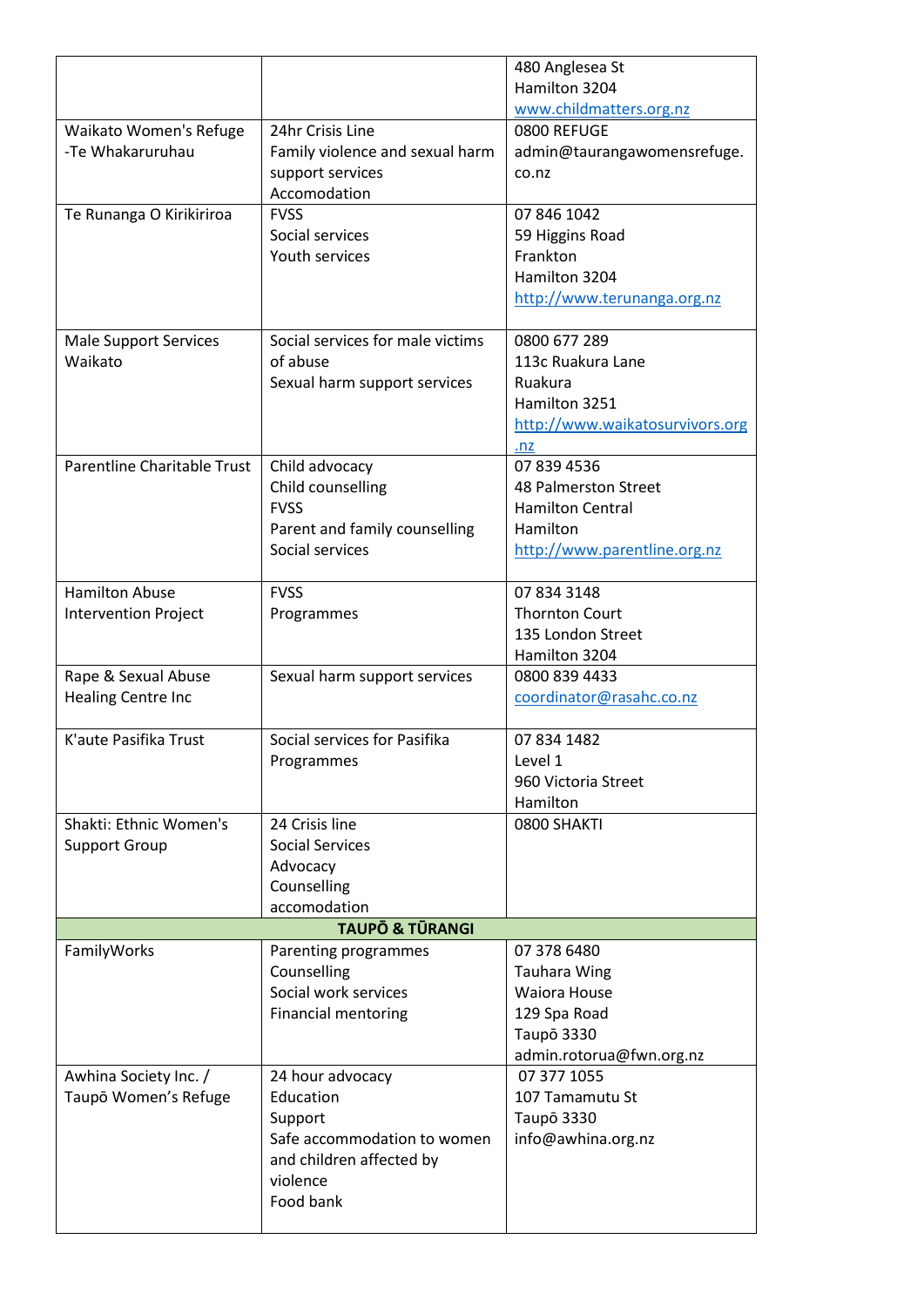| REAP - Central Plateau     | Social services                     | 07 378 8109                   |
|----------------------------|-------------------------------------|-------------------------------|
|                            | Mens parenting programme            | 73 Titiraupenga Street        |
|                            | <b>Strengthening Families Taupo</b> | Taupō 3351                    |
|                            | and Turangi                         | reception@reap.org.nz         |
| <b>Taupo Family Centre</b> | Social services                     | 07 376 8222                   |
|                            | Programmes                          | 11 Manuka Street              |
|                            | Child abuse prevention              | Taupō 3378                    |
| Te Korowai Roopu Tautoko   | Kaupapa Māori health and social     | 07 378 3335                   |
|                            | services                            |                               |
| Inc                        |                                     | 63 Waikato Street             |
|                            | Family violence support services    | Taupō 3330                    |
|                            | Mentoring                           | https://www.tekorowai.co.nz/  |
|                            | Counselling                         |                               |
| Te Waiariki Purea Trust    | Rangatahi and whānau ora            | 07 348 5051                   |
|                            | support services                    | 28 Heuheu St                  |
|                            | <b>Safer Families</b>               | Taupō                         |
|                            | Children's Team                     | office@twptnz.org             |
| Te Whare Oranga Wairua     | Family violence support services    | 0800 REFUGE                   |
| Women's Refuge             |                                     | 07 378 5204                   |
|                            |                                     | roxanne.utiera@twowrefuge.org |
|                            |                                     | .nz                           |
| Tuwharetoa Health          | Kaupapa Māori health and social     | 07 384 2882                   |
| <b>Charitable Trust</b>    | services                            | Tūrangi Community Health      |
|                            |                                     | Centre                        |
|                            |                                     | 28 Te Rangitautahanga Road    |
|                            |                                     | Tūrangi 3334                  |
|                            | <b>TAURANGA</b>                     |                               |
| Open Home Foundation       | Social work services for whanau     | 07 579 2840                   |
|                            | referred by OT                      | 14A Elder Lane                |
|                            | <b>Intensive Wraparound Support</b> | Bethlehem                     |
|                            | (1WS)                               | Tauranga 3110                 |
|                            | Social Work Services for whanau     |                               |
|                            | with children with disabilities     |                               |
| Tauranga Living Without    | Group and individual                | 0800 577 003                  |
| Violence                   | programmes                          | 26 Twelfth AvenueT            |
|                            | Support and education               | auranga                       |
|                            |                                     |                               |
| Tauranga Women's Refuge    | 24hr Crisis Line                    | 0800 REFUGE                   |
| Inc                        | Family violence and sexual harm     | admin@taurangawomensrefuge.   |
|                            | support services                    | co.nz                         |
|                            | Accomodation                        |                               |
| Ngati Ranginui             | Health and social services          | 07 777 0433                   |
|                            | Violence programmes and             | 166 Seventeenth Avenue        |
|                            | counselling                         | 17th Ave Business Park        |
|                            |                                     |                               |
|                            | Supervision for children and        | Tauranga 3140                 |
|                            | youth at risk                       |                               |
| Te Manu Toroa Trust        | Kaupapa Māori health and social     | 07 577 4911                   |
|                            | services                            | 10 Tebbs Lane                 |
|                            | Family violence support services    | Gate Pa                       |
|                            | Counselling                         | Tauranga 3112                 |
|                            |                                     |                               |
|                            |                                     | http://temanutoroa.org.nz     |
| FamilyWorks                | Parenting programmes                | 07 575 9709                   |
|                            | Counselling                         | 31 Gloucester Rd              |
|                            | Social work services                | Mount Maunganui               |
|                            | <b>Financial mentoring</b>          | Tauranga 3116                 |
| <b>ACC</b>                 | Counselling for children who        | www.findsupport.co.nz         |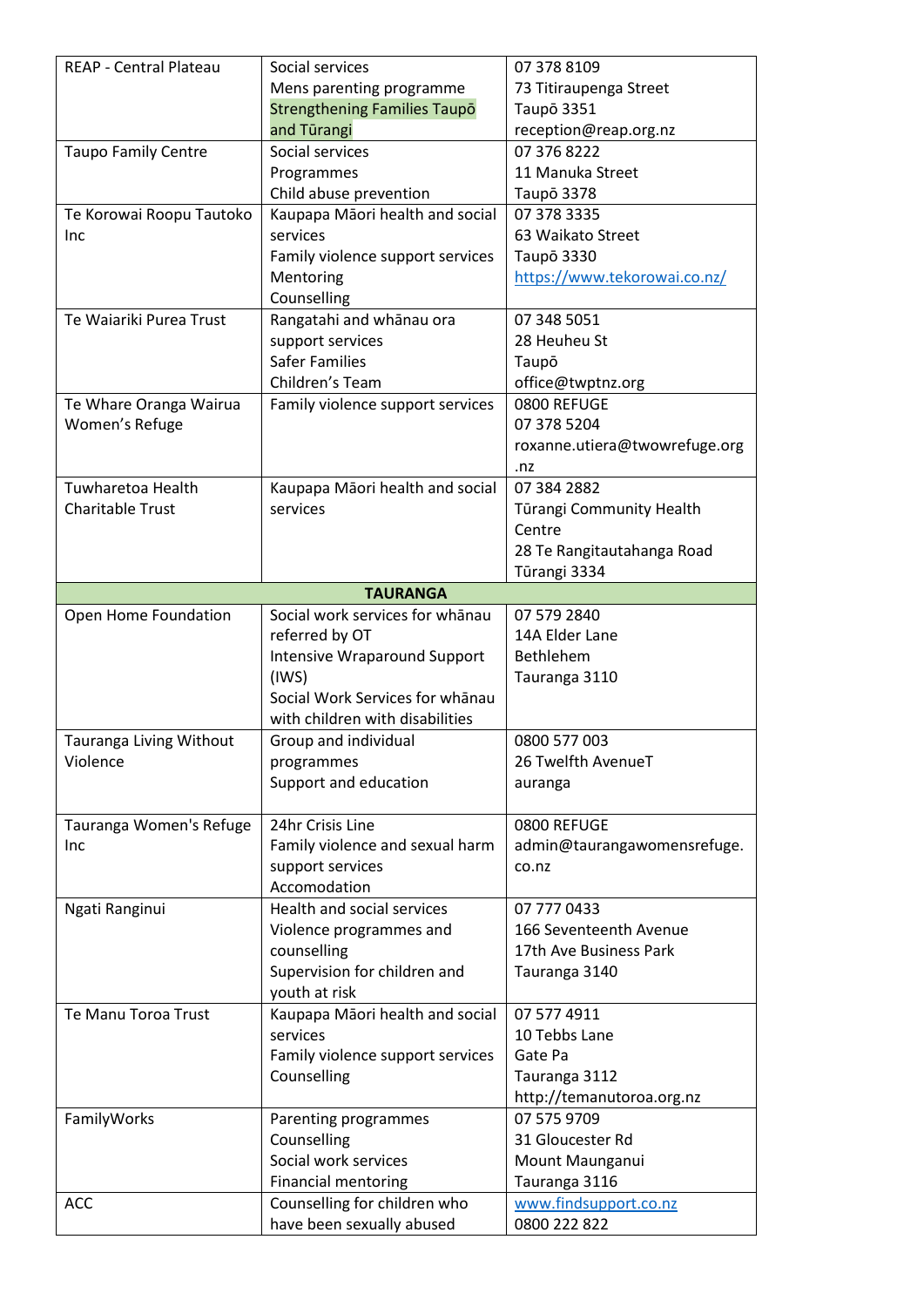|                                   |                                                     | 94 Grey St                    |
|-----------------------------------|-----------------------------------------------------|-------------------------------|
|                                   |                                                     | Tauranga 3110                 |
| Citizen's Advice Bureau           | Free confidential information                       | 07 578 1592                   |
|                                   | about any query, to anyone                          | 38 Hamilton St                |
|                                   |                                                     | Tauranga 3110                 |
| <b>Child Matters</b>              | <b>Information and Resources</b>                    | www.childmatters.org.nz       |
| Tautoko Mai(formerly BOP          | Crisis support relating to sexual                   | 0800 227 233                  |
| Sexual Assault Support            | harm                                                | 7 Kauri St                    |
| Services)                         | Medical support                                     | Tauranga                      |
|                                   | Advocacy                                            | support@tautokomai.co.nz      |
|                                   |                                                     |                               |
| Merivale Community Inc.           | Social services                                     | 07 578 6450                   |
|                                   | Programmes                                          | 10 Kesteven Avenue            |
|                                   | Advocacy                                            | Merivale                      |
|                                   | Whānau support                                      | Tauranga 3112                 |
|                                   |                                                     | info@merivale.org.nz          |
|                                   | <b>ROTORUA</b>                                      |                               |
| <b>Family Focus Rotorua</b>       | 24hr crisis line                                    | 07 346 2096                   |
|                                   | Home based support                                  | 1115 Pukaki Street            |
|                                   | Advocacy                                            | Rotorua 3010                  |
|                                   | <b>Education programmes for</b>                     | office@familyfocus.org.nz     |
|                                   | women and children                                  |                               |
|                                   | experiencing domestic violence                      |                               |
| Te Waiariki Purea Trust           | Rangatahi and whānau ora                            | 07 348 5051                   |
|                                   | support services                                    | 1274 Fenton St                |
|                                   | <b>Safer Families</b>                               | Rotorua                       |
|                                   | Children's Team                                     | office@twptnz.org             |
| <b>Mana Social Services Trust</b> | Kaupapa Māori social services                       | 07 348 6191                   |
|                                   |                                                     | <b>Ground Floor</b>           |
|                                   |                                                     | 1231 Haupapa Street           |
|                                   |                                                     | Rotorua 3040                  |
|                                   |                                                     | mana.reception@outlook.com    |
| Manaaki Ora Trust Tipu            | Health and social services                          | 07 348 2400                   |
| Ora                               | <b>Family Start</b>                                 | <b>Tunohopu Health Centre</b> |
|                                   | <b>Teen Parents</b>                                 | 16-20 Houkotuku Street        |
|                                   | Young Dads Service                                  | Ohinemutu                     |
|                                   |                                                     | Rotorua 3010                  |
|                                   |                                                     | referralhub@tipuora.org.nz    |
| Prisoners' Aid and                | Social support for prisoners,                       | 07 348 0005                   |
| <b>Rehabilitation Societies</b>   | offenders and their families                        | Pukaki Centre                 |
|                                   |                                                     | 1144 Pukaki Street            |
|                                   |                                                     | <b>CBD</b>                    |
|                                   |                                                     | Rotorua 3010                  |
| FamilyWorks                       | Parenting programmes                                | Rotorua:                      |
|                                   | Counselling<br>Social work services                 | 48 Biak Street                |
|                                   |                                                     | Mangakakahi                   |
|                                   | <b>Financial mentoring</b><br>24hr Crisis Line      | Rotorua 3010<br>0800 REFUGE   |
| Waiariki Women's Refuge           |                                                     |                               |
|                                   | Family violence and sexual harm                     | manager@wwr.co.nz             |
|                                   | support services<br>Accommodation                   |                               |
|                                   | <b>WHAKATANE &amp; EASTERN BAY</b>                  |                               |
| Whānau Awhina Women's             | 24hr Crisis Line                                    | 0800 REFUGE                   |
|                                   |                                                     |                               |
| Refuge Inc                        | Family violence and sexual harm<br>support services | wawr@xtra.co.nz               |
|                                   |                                                     |                               |
|                                   | Accommodation                                       |                               |